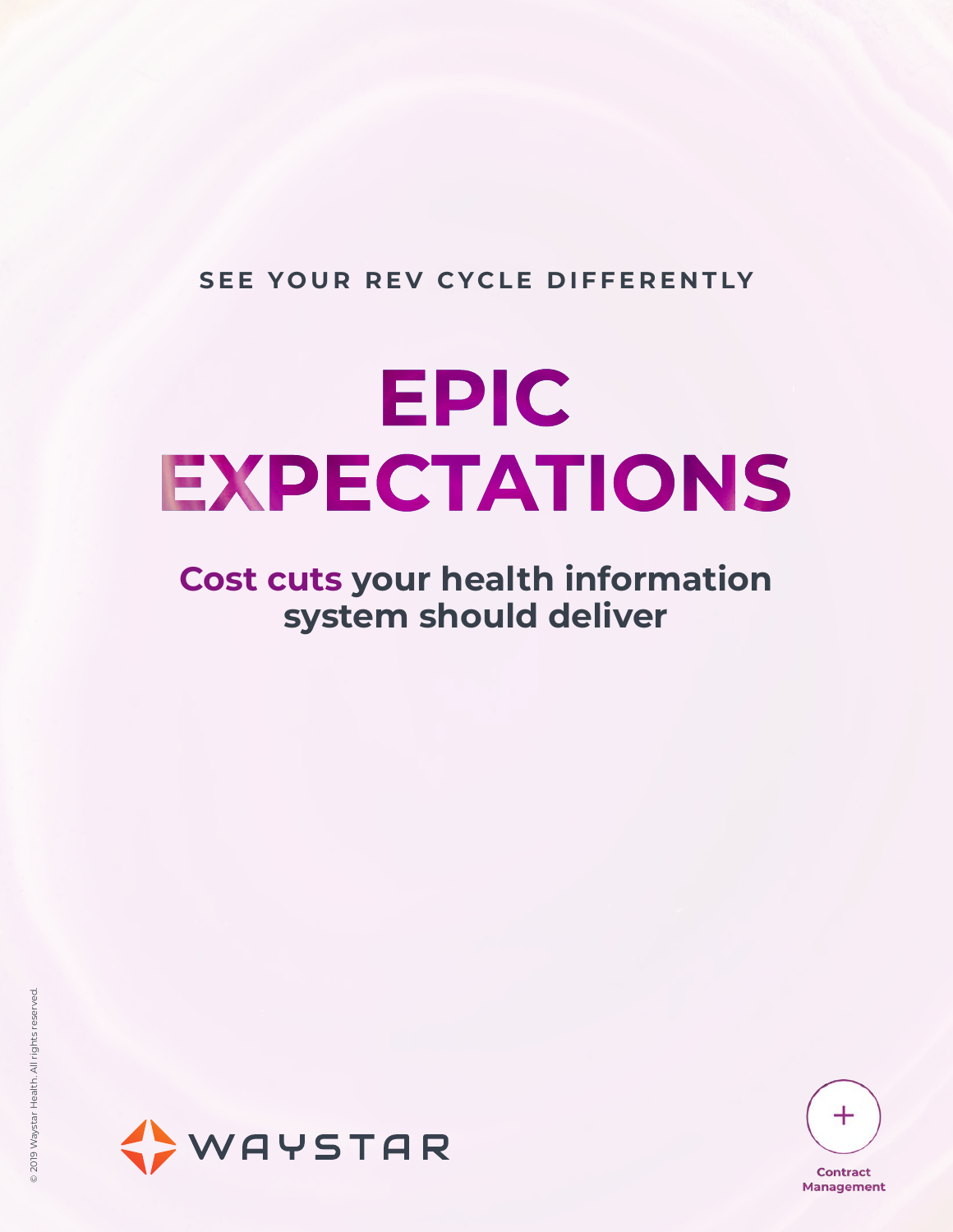Value-based reimbursement has changed the way hospitals and health systems manage revenue. Rather than offsetting expenses by delivering more services and generating more revenue, the focus for providers is on providing high-quality care while reducing costs and ensuring accurate and timely payment.

**This paper highlights cost issues in the industry and opportunities for revenue cycle managers using Epic health information systems (HIS) to cut costs, increase efficiencies and contribute to organizational profitability.**



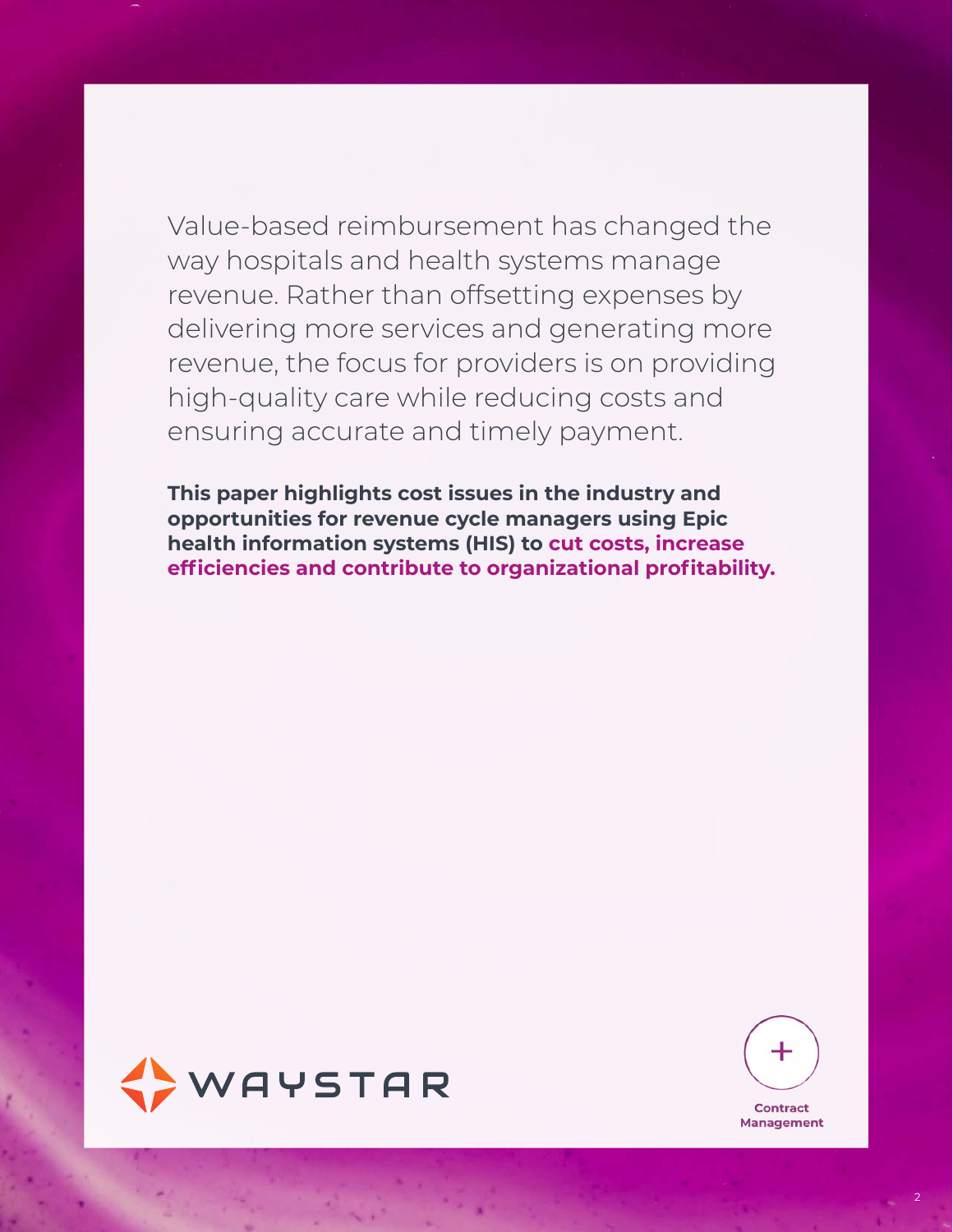# **Costs Under Scrutiny**

With the healthcare industry feeling increased pressure to lower costs, executives and managers are scrutinizing every function for possible cost savings. In fact, in a Kaufman Hall survey of 350-plus hospitals and health systems, nearly one-third of chief financial officers (CFOs) said cost reduction is their highest-priority performance management activity for 2018. A prime candidate for cost cutting is revenue cycle management (RCM), where the latest available numbers revealed that RCM inefficiencies accounted for 15% of the trillions spent on healthcare.<sup>1</sup>



*RCM inefficiencies accounted for 15%* **b of** the trillions spent on healthcare.<sup>1</sup>

Average processing times and costs of billing and insurance-related activities for various medical services also reveal efficiency opportunities. A Journal of the American Medical Association (JAMA) study shows that during a primary care visit, these activities take an average of 13 minutes and cost \$20.49; for an emergency department visit, 32 minutes and \$61.54; and for a general inpatient stay, 73 minutes and \$124.26. An ambulatory surgical procedure averages 75 minutes and costs \$170.40; an inpatient surgical procedure requires 100 minutes and costs  $$215.10<sup>2</sup>$  Considering these numbers are multiplied millions of times every year, it's easy to see why healthcare administrative costs are reduction targets.

**As a majority of hospitals and health systems have learned, RCM technology is essential in a payment environment where collecting more with less cost is paramount. Among the RCM systems on the market, Epic is the leading provider, with 27% of healthcare organizations choosing Epic.3**

# **Expectation #1: Higher patient collections for less**

Health insurance deductibles and out-of-pocket (OOP) maximums have skyrocketed in the last few years. Between 2015 and 2017, costs rose 29.4% to an average of \$1,820 and more than \$4,400, respectively. Twenty percent of working-age Americans with health insurance had serious problems paying their medical bills in the last year, increasing bad debt write-offs to 4.4% in 2015, from 0.9% in 2008.



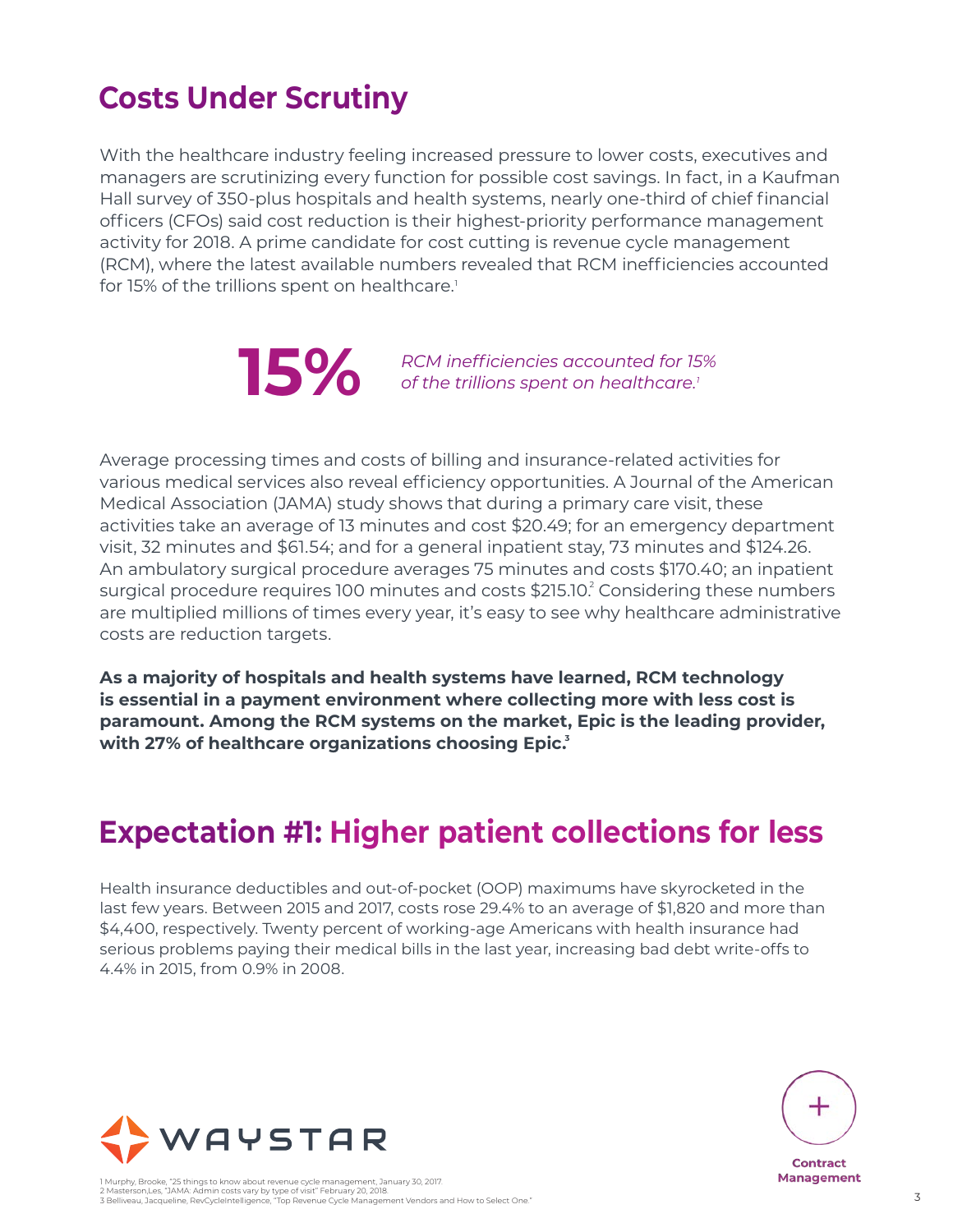Hospitals are becoming more proactive to increase the likelihood of collecting what patients owe and reduce bad debt expense. Optimized Epic systems can help identify patients who have had difficulty paying so providers can engage counselors to collect payment before or during the patient visit, provide financial counseling and/or set up payment plans to reduce collection costs. Epic users can batch requests for payer eligibility verification and share responses across the enterprise, reducing duplicate inquiries and increasing patient collections. They can process credit card transactions and provide combined hospital and physician statements to patients, which are less costly and easier for patients to understand. Proving these strategies can deliver solid results; one U.S. health system increased self-pay collections by \$5 million in 14 months using a suite of patient access tools integrated with Epic.

## **Expectation #2: Improved charge capture productivity**

Charge capture can be difficult to manage and prone to breakdowns because of decentralized processes involving many people. Charge capture problems can cause hospitals to lose up to 1% of annual net revenue—substantial for any size organization.

Hospitals that successfully manage charge capture often use technology to reduce labor costs associated with working on charge issues. Third-party partners who optimize Epic systems can combine a health system's custom charging policies with machine learning, predictive analytics and rules to continuously identify charges requiring attention, freeing the staff for higher-value activities. As an example, after a multistate integrated health network moved from a legacy charge capture tool to a new solution in Epic, their cases per month fell from several hundred to fewer than five, allowing them to reallocate manhours. **Another healthcare system worked with an Epic implementation partner to recover \$7.5 million in missing charges in just 15 months.**

### **Expectation #3: Lower-cost claims management**

Claims management can have a major impact on a healthcare organization's financial performance. Despite the importance, up to 80% of medical bills contain errors ranging from a misspelled name to an incorrect code,<sup>8</sup> which can lead to claim denials, rejections and payment delays.

When optimized, Epic systems can generate automated audits of every claim for missing charges before they go to payers. This lowers the cost of submitting additional claims, which averages up to \$25 each, $^\circ$  and identifies trends to prevent future revenue leakage. It also helps expedite payer payment, reducing total accounts receivable (AR) days. Integrating claims monitoring into the Epic workflow reduces payer calls and website logins to check claims status, allowing staff to focus on other duties and accelerating payment.



.<br>6 Book, "Providers Driven to Implement Patient-Centric Financial Solutions as Consumer Payment Responsibility Skyrockets 29 Percent, Black Book Survey," October 24, 2017. 5 Henry J. Kaiser Family Foundation, "New Kaiser/New York Times Survey Finds One in Five Working-Age Americans With Health Insurance

Report Problems Paying Medical Bills," January 5, 2016. 6 Lazarus, Jim, Advisory Board, "You're probably leaving \$22 million on the table. Here are 4 things to do about it." June 29, 2017.



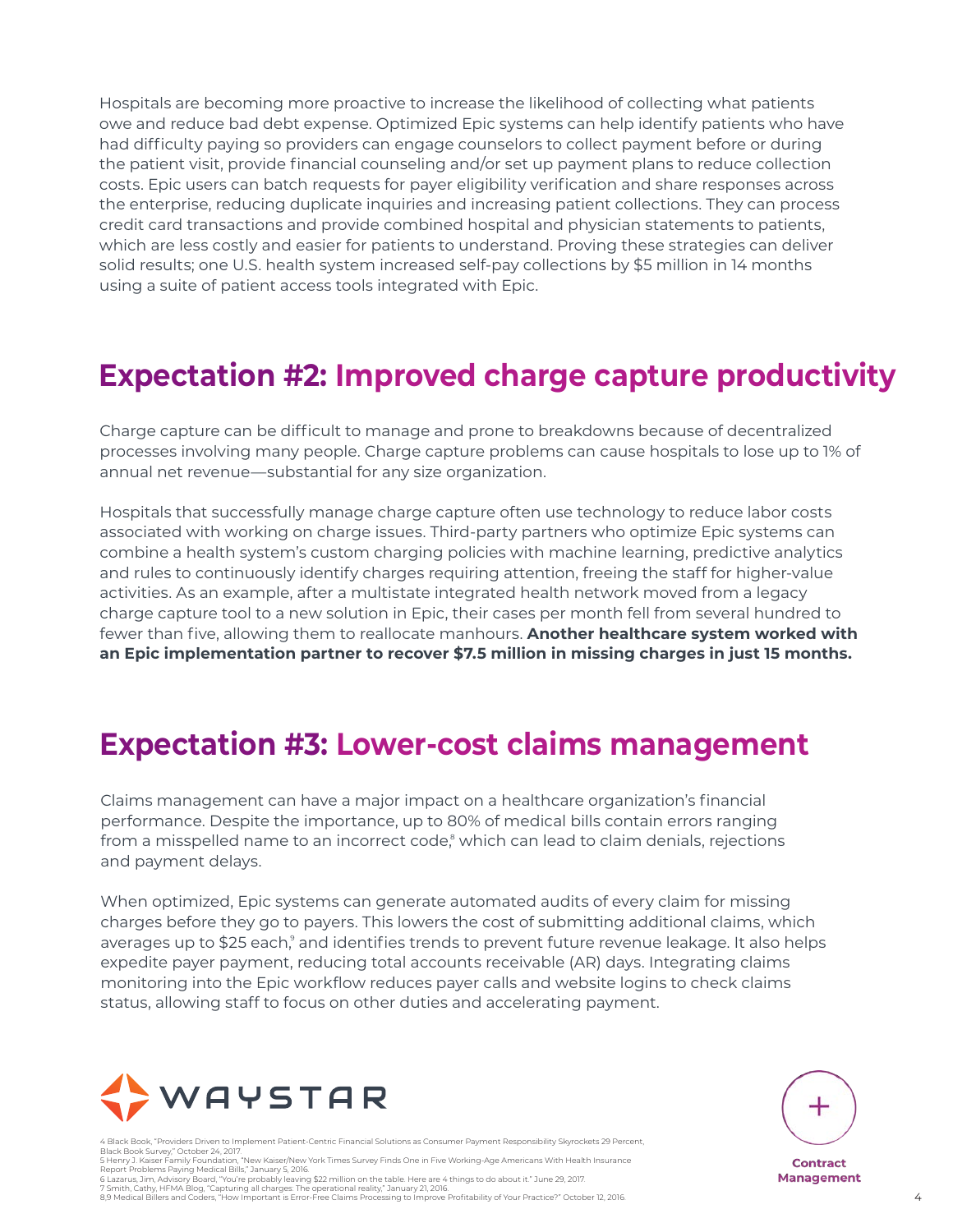After implementing claims management software and improved workflows, average clean claims rates exceeding 98% are not uncommon for Epic users. A major southwestern U.S. hospital increased its clean claims rate by 13% and saved \$250,000 in operating costs.

## **Expectation #4: More efficient denial management**

Claim denials, a costly norm for healthcare organizations, are on the rise. Hospitals wrote off an astonishing 90% more denials as uncollectable than they did just six years ago, a \$3.5 million increase for a median 350-bed facility.<sup>10</sup> While payers are reluctant to report the number of claims they deny, estimates range from  $5\%$ -25%.<sup>11</sup>

**Nearly 90% of claim denials are preventable and two-thirds are recoverable,<sup>12</sup> but cracking** the code can be expensive and time-consuming for hospitals. Epic users who work with thirdparty solutions partners can automate appeals for denied claims, saving staff up to 33 minutes in research and management per appeal. An Epic-equipped regional medical center in the southeastern U.S. achieved \$17 million in denial improvement, increased denial collections by 5% and grew net revenue by 4.6% in 22 months.

#### **Expectation #5: More favorable payer contracts**

Payer contracting is complicated, time-consuming and can be costly if it's not closely managed and monitored for accuracy and compliance. The Medical Group Management Association (MGMA) estimates payers reimburse doctors 7%-11% less on average than they contracted for.<sup>13</sup> PricewaterhouseCoopers says healthcare providers could save up to 2% of annual costs just by eliminating contract errors and enforcing compliance.<sup>14</sup> By strategically controlling payer contracts, providers can benefit from more favorable terms, lower fees and advantageous discounts they might otherwise miss.

**An automated contract management solution can lower the risk of errors and scale to the most complex agreements. A good Epic solutions partner can provide real-time modeling of "what if" contract scenarios, 360-degree visibility into contract terms, simplified loading of commercial and government contracts and enhanced compliance monitoring.**



10 "Hospital Revenue Cycles Showing Strength But Risks Include Denials," November 14, 2017.<br>11 Belliveau, Jacqueline, RevCycleIntelligence, "Top 4 Claims Denial Management Challenges Impacting Revenue," March 10, 2017. 11 Belliveau, Jacqueline, RevCycleIntelligence, "Top 4 Claims Denial Management Challenges Impacting Revenue," March 10, 2017.<br>12 Haines, Morgan, Advisory Board, "An ounce of prevention pays off: 90% of denials are prevent